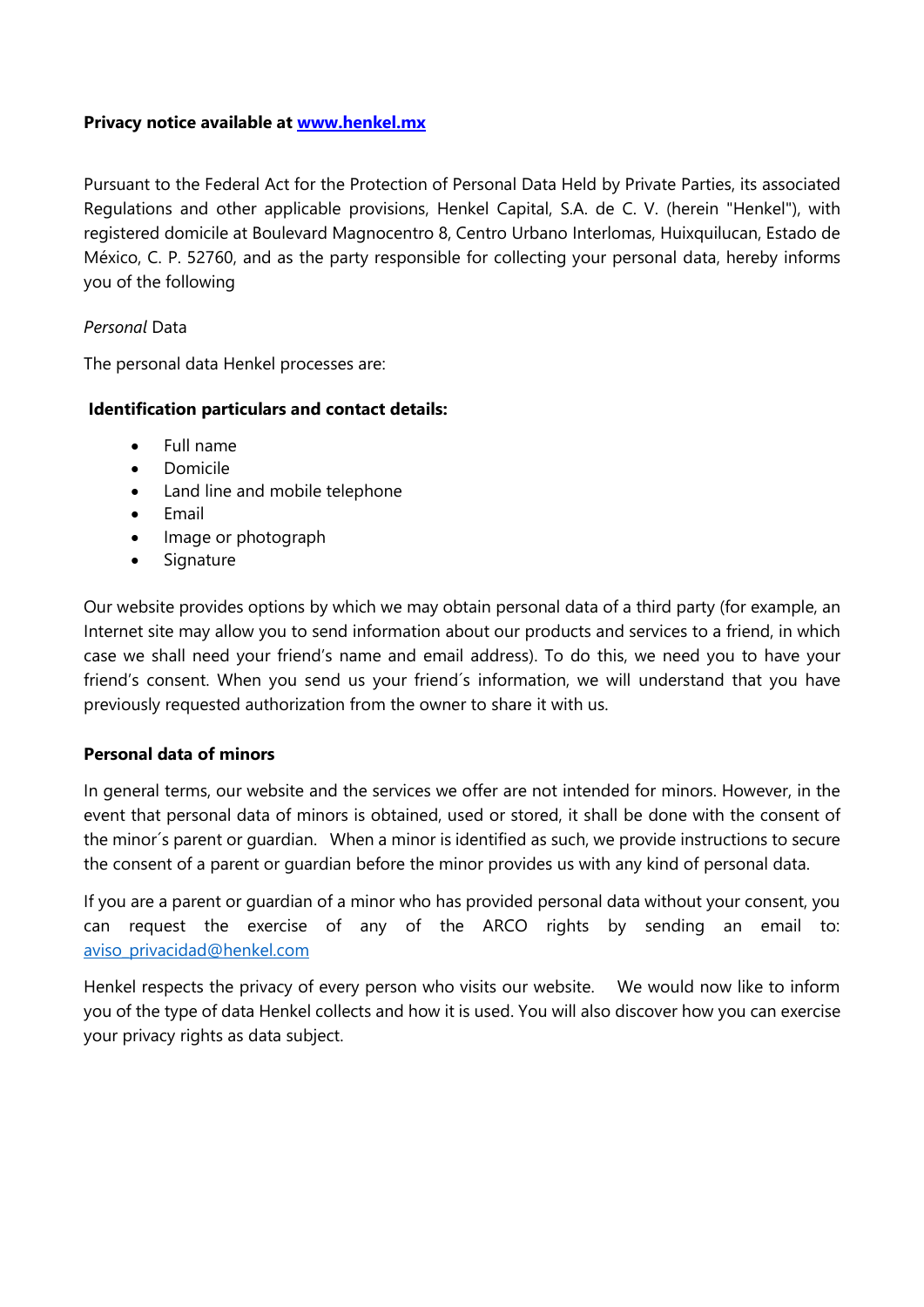Any changes made to the Data Protection Statement will be published on this webpage. This will allow you at any time to be informed about the kind of data we collect and how we use such data.

This Data Protection Statement does not apply to websites that are accessed by hyperlinks in Henkel websites.

# **Collection, Use and Processing of Personal Information**

Name of the responsible entity: Henkel Capital, S.A. of C. V.

Address of the responsible entity: Boulevard Magnocentro 8, Centro Urbano Interlomas, Huixquilucan, Estado de México, C. P. 52760, México

Henkel uses personal data primarily to provide users the benefits of this website and to ensure its proper, secure operation. Any other processing of the personal information occurs only on the basis of other licenses or statutory obligations the user has conveyed to Henkel

Henkel stores and processes personal data specifically for the following purposes:

When users visit the website, Henkel automatically collects and stores certain data, including: the IP address or device identification hosted on the terminal device, which we need to send the requested content (e.g., specific content, text, images and product information, as well as data files for download, etc.), the users' website activity log, the type of terminal device and bowser used, as well as the date and time of use.

In order to detect possible misuse, Henkel stores this information for a maximum period of 7 days

Henkel also uses this information to improve the presentation of services, features and functionalities, as well as for general administration tasks.

Otherwise, as the data are no longer needed for the purposes cited above, Henkel without undue delay deletes or anonymizes the personal data, including any associated IP addresses.

The processing and use of personal data are provided in legal provisions which recognize that (1) data processing is needed to facilitate the operation of the website; and (2) Henkel has a legitimate, priority interest in ensuring proper, error-free functionality and operation of a website capable of adapting to user needs.

Recipients of the data collected may include staff members of responsible internal departments and of other Henkel affiliated companies, as well as personnel of external service providers (e.g., hosting and content management providers, marketing agencies, and other external providers as required) and authorities performing their respective duties, for example, in response to subpoena or when such data is needed to establish, exercise or defend the rights of Henkel or those of current or future parties acquiring an interest in Henkel companies through sale, merger or acquisition.

When you visit our website, we will not collect any Personal Information about you (such as your name, address, telephone number, identification number, billing or shipping information or your credit card data or email address) unless you voluntarily provide it. By using our website, you agree to accept the current terms and conditions of our Privacy Policy as provided inf the privacy statement available on the website. If you do not agree to the terms and conditions of this Privacy Policy, please do not provide any Personal Information or any other personal data to Henkel through this website.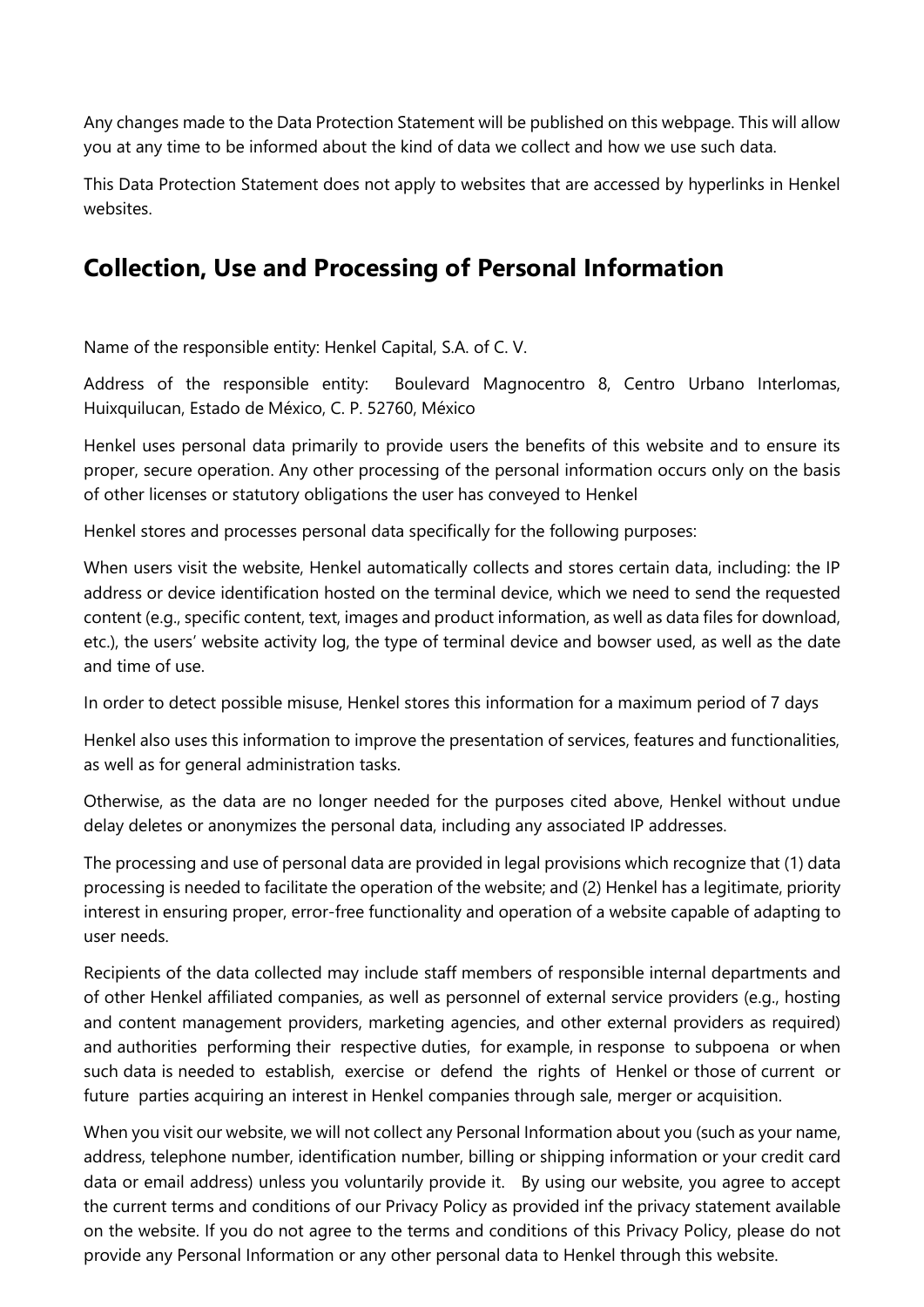# **Purposes and ends of processing of personal data**

Henkel will process your data for the following purposes:

Primary purposes:

- To establish and verify the identity of users.
- To verify the identity of those who visit our facilities.
- To maintain the security and integrity of our systems, facilities and staff.
- To open, maintain, manage, and track the accounts you have with us.
- To provide services and assistance.
- To respond to your questions, information queries, comments or suggestions.
- To provide you with information about employment opportunities, the recruitment process, the job application process or to notify you of job vacancies that may interest you.

Secondary purposes:

- To send you updates about products or services of interest to you, promo notices and special offers and other information from both Henkel and its affiliates.
- To carry out raffles, sweepstakes, contests and promotions in which you can choose to participate and, as warranted, publish results and distribute corresponding prizes.
- To learn more about your needs and how we can improve our products and services and to improve our website to suit your preferences.

Sometimes Henkel obtains certain data from publicly accessible sources in order to contact you and provide you with information about our products and services. In such cases you may at any time choose to stop receiving such information by sending us an email requesting us to stop processing your personal data to: [aviso\\_privacidad@henkel.com.](mailto:aviso_privacidad@henkel.com,)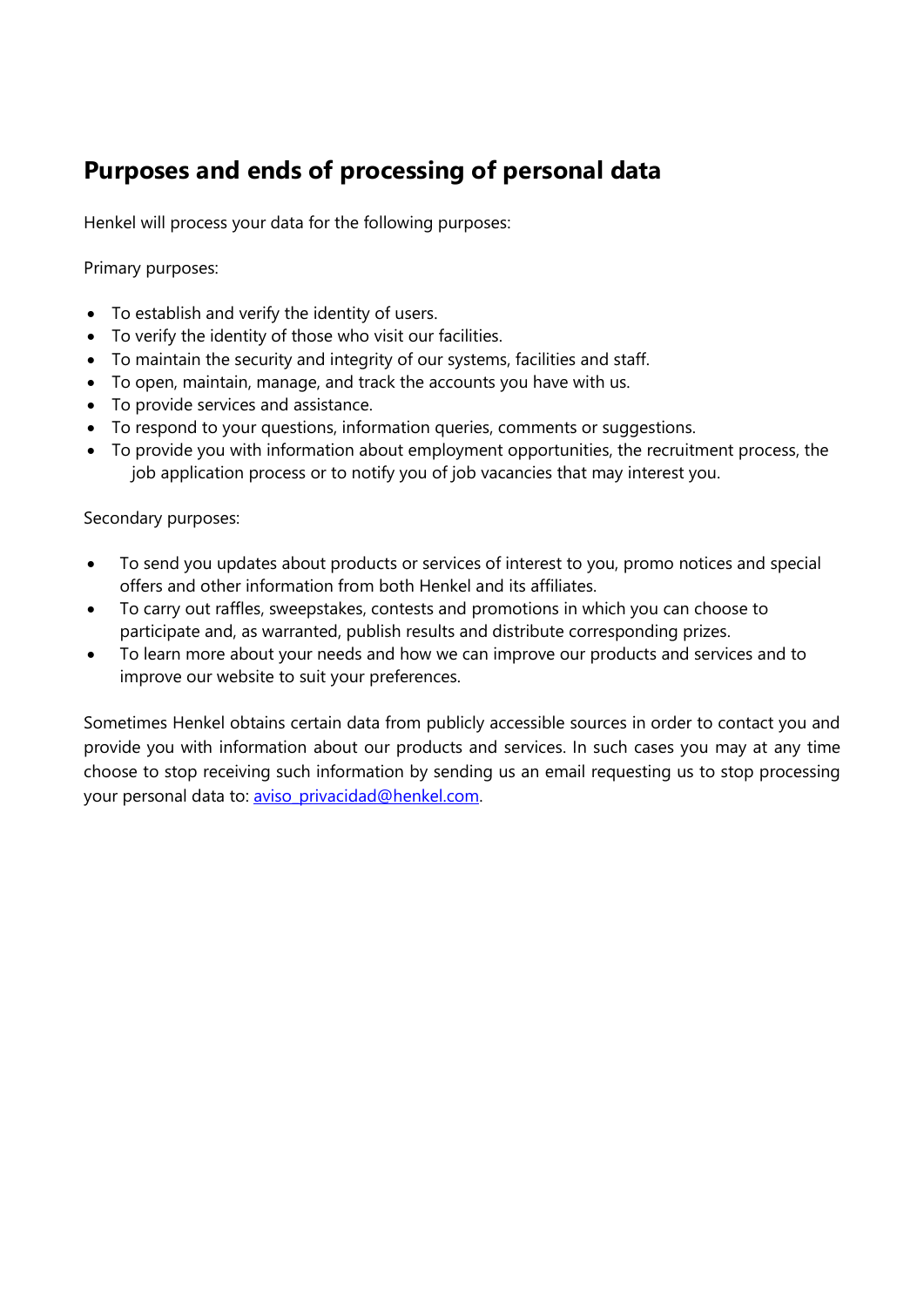# **Transfer of personal data**

Transfer of personal data shall be performed as provided by the Act, in full compliance with legal provisions and pursuant to subpoena issued by competent authorities. Transfer of personal data may also occur between our affiliates or subsidiaries.

In the specific case of employment candidates and current employees, their personal data will be transferred to third party companies when the employment candidates and current employees request it in order to provide professional references and/or résumés.

## **Cookies, pixels, fingerprints and similar technologies**

This website uses cookies and similar technologies. Cookies are small units of data that your browser temporarily stores on your device's hard drive and that are required to use our website. A cookie often includes a unique randomly generated identifier stored on your device. Some cookies expire at the end of your session, while others stay on your device for a longer time. Those cookies that are technically required are used automatically. Other cookies (or similar technologies) will only be activated after your prior consent.

There are several types of cookies. First-party cookies are those enabled by the website visited and which can be read only by that website. Third-party cookies are those enabled by other organizations, which we use for diverse services. For example, we use third-party analytics service providers who enables cookies on our behalf to inform us about your likes or dislikes with regard to our website. Additionally, the website you visit may contain embedded content from, for example, YouTube, which often enables its own cookies.

Generally, a pixel is a transparent image of no more than 1 pixel x 1 pixel, placed on the website to collect data such as IP address, browser type, time of access or cookies previously installed to personalize content or simplify navigation. They are often used in combination with cookies, since pixels serve to generate and manage cookies.

Provided you have given your consent, the website will collect data on the operating system, browser, language, installed fonts, IP address, plug-ins and other device information. By doing so, a device can be re-identified for the purpose of deploying marketing that is relevant to the user.

Click on ["Cookies"](https://www.henkel.mx/cookies) and ["Cookie](https://www.henkel.mx/cookies) [settings"](https://www.henkel.mx/cookies) to find out more information about the purposes of cookies and other technologies used on our website. You can also withdraw your consent and disable cookies simply by following these links.

## **a) Mapp Intelligence (formerly Webtrekk)**

Provided you have consented, this website collects and stores data for marketing and optimization purposes by using a technology of Mapp Digital c/o Webtrekk GmbH, Robert-Koch-Platz 4, 10115 Berlin, Germany, which is hosted in Germany. For this purpose, a cookie is installed on your device. This cookie will collect data such as browser and device information, your IP address, websites visited and time of access. These data are stored and subsequently processed on the basis of anonymous or pseudonymous user profiles, depending on the technology and service. These user profiles are stored in cookies or other similar technologies as set forth above. In addition to the data collected when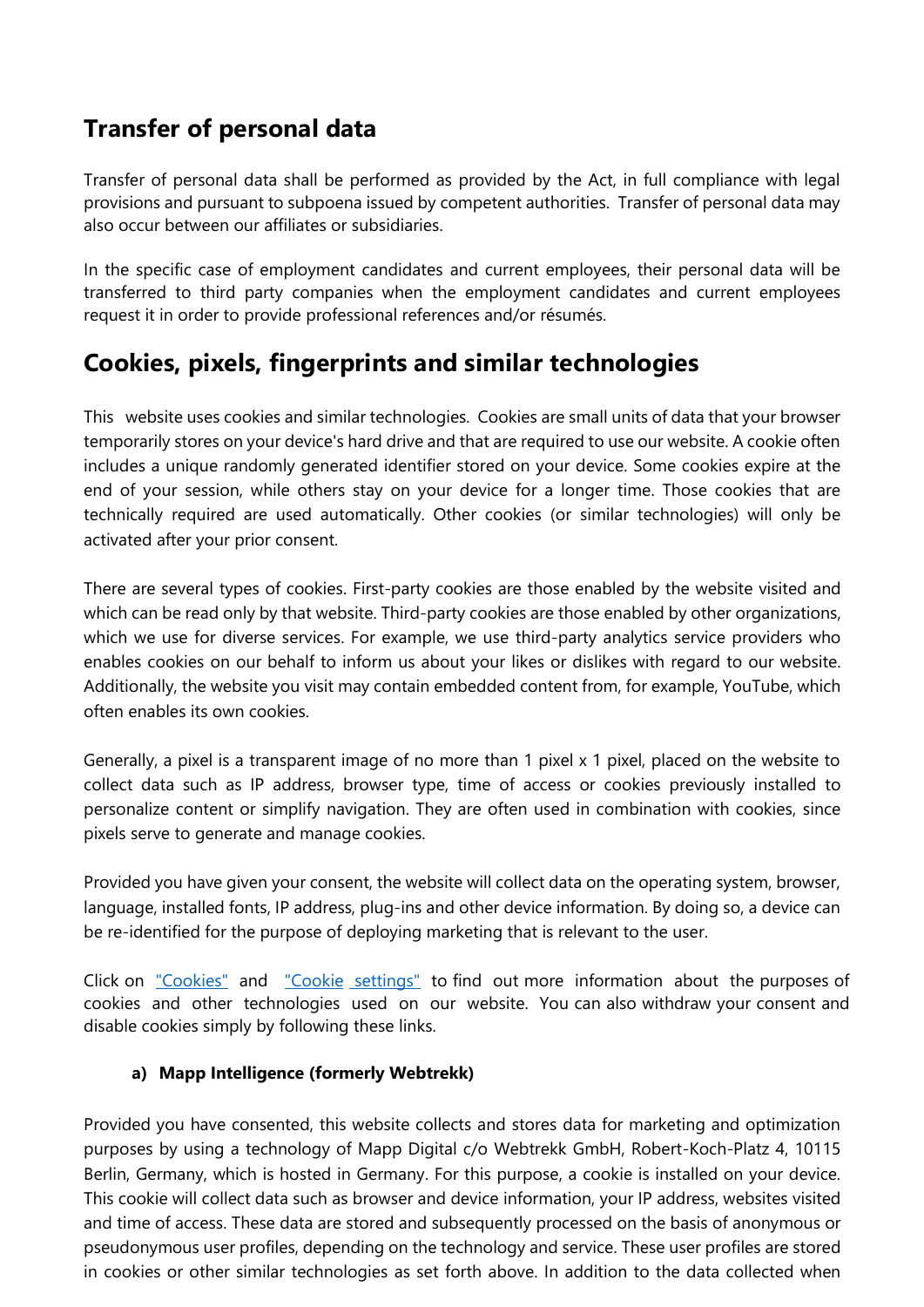accessing the website (as described above), this may also include information on the website you are using to visit us, other websites you visit while logged on with us and, as warranted, any search terms you have used to find our website.

Without the prior, express and informed consent of our users, data collected with Mapp technologies shall not be used to identify a visitor personally, nor are such data combined with any other personal data about the respective user.

To find more information about web tracking in our provider's the Data Protection Policy, visit: [mapp.com/privacy](https://mapp.com/privacy/) 

## **Objection to data collection:**

**You can withdraw your consent and disable cookies on our site by clicking on ["Cookies"](https://www.henkel.mx/cookies) and ["Cookie settings"](https://www.henkel.mx/cookies). If you agree to the use of cookies in general, but are not comfortable with the use of the Mapp Intelligence cookie, follow on this [link](https://mapp.com/opt-out-mapp/) and click on the opt-out option for this cookie. The cookie is set for the named domain and the specific browser and device. Therefore, if you visit our website at home and at work using different browsers, you must optout of data storage with each device and/or browser.**

## **b) Google Ads**

Provided you have given your consent, this website uses "Google Ads", a service provided by Google Ireland Ltd, Gordon House, Barrow Street, Dublin 4, Ireland ("Google"), for the purpose of evaluating advertising effectiveness and to target you for future advertisements. When you visit our website, "Google Ads" installs a cookie on your device. Google uses this cookie to processes the information generated by your device with regard to the use of and interactions on our website and advertising measures. This cookie also collects your IP address, browser information, previously visited websites and the date and time of access. This information allows Google to measure and visualize the reach of our ads and generate personalized ads in the future. To these ends, you can determine whether the several devices you use belong to you or your home. With "Remarketing", users of our website can be re-identified and recognized on other websites within the Google advertising network, such as Google Search or YouTube, and thereby shown ads targeted to their interests.

The information generated by the cookie about your use of the website (including your IP address) will be transmitted to and stored by Google on servers in the United States. According to European Union law, the USA does not provide sufficient data protection guarantees. Authorities in the United States of America may gain access to your data under the terms of mass surveillance laws. Once your personal data has been disclosed, it will not enjoy the same level of protection, and you may not be able to exercise certain rights with regard to your data.

By allowing cookies from the Henkel website, you consent to the use and processing of the data described above by Google.

To find more privacy information regarding Google services, click on: [www.google.de/intl/de/policies/privacy.](http://www.google.de/intl/de/policies/privacy)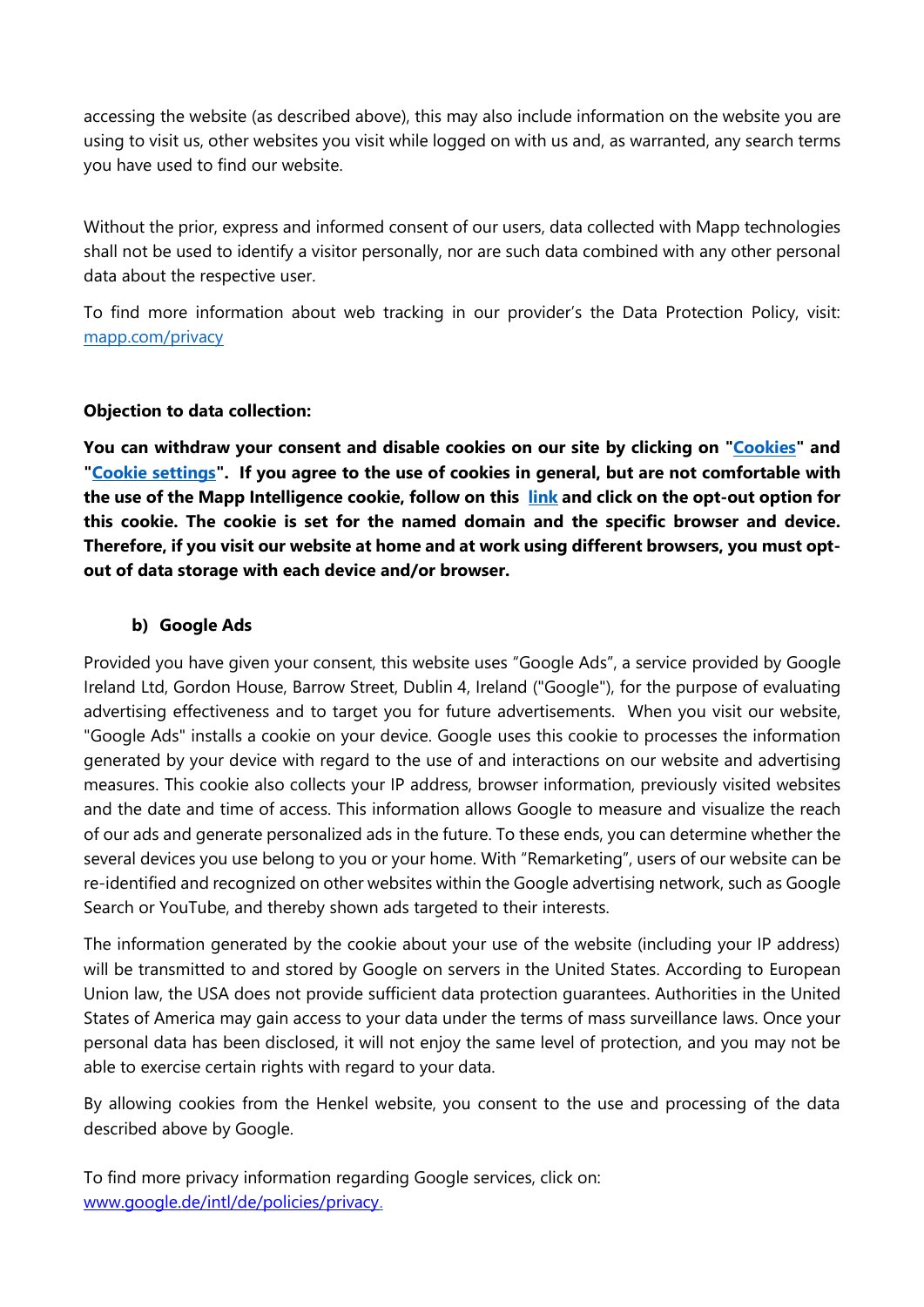## **Objecting to data collection:**

**You may withdraw your consent and disable cookies on our site by clicking on ["Cookies"](https://www.henkel.mx/cookies) and ["Cookie settings"](https://www.henkel.mx/cookies). If you agree to the use of cookies in general, but do not wish to receive personalized ads, you can find information on how to personalize your Google ads preferences at this [link.](https://support.google.com/ads/answer/2662922?hl=en) You can also install an [opt-out plug-in.](https://support.google.com/ads/answer/7395996)**

### **c) Google Campaign Manager 360 (formerly DoubleClick)**

Provided you have given your consent to Google Campaign Manager 360, we use a service provided by Google LLC, 1600 Amphitheatre Parkway, Mountain View, CA 94043, to bring you relevant ads. To this end, Google installs a cookie on your device using your IP address. In addition to IP address, browser and device information, websites visited and access time, this cookie also collects information about the advertising displayed on your browser and those ads you click on. On the basis of previous visits to Henkel pages or other websites, this allows Google and its partner sites to display targeted ads. Campaign Manager cookies use a pseudonymous identification number assigned to your browser to verify attractive ads and on-screen ads. For this purpose, when advertisements are served, your browser is identified and assigned to a target group. On the one hand and in this way, Google allows you to be retargeted (e.g., within the scope of "Google Ads") on Google's websites and, on the other, (e.g., within the scope of "Google Campaign Manager 360") on our websites and – depending on your interests – when you visit websites of other partners.

This information will also be used for the purpose of evaluating your use of the website, compiling reports on website activity for website operators, and providing other services related to website activity and internet usage.

Google may use your data for any of its own purposes, such as creating profiles and linking your data to other data collected about you, for example, through your Google account.

The information generated by the cookie about your use of the website will be transmitted to and stored by Google on servers in the United States. According to European Union law, the USA does not provide sufficient data protection guarantees. Authorities in the United States of America may gain access to your data under the terms of mass surveillance laws. Once your personal data has been disclosed, it will not enjoy the same level of protection, and you may not be able to exercise certain rights with regard to your data.

By allowing cookies from the Henkel website, you consent to the use and processing of the data described above by Google.

To find more privacy information regarding Google services, click on: [www.google.de/intl/de/policies/privacy.](http://www.google.de/intl/de/policies/privacy)

## **Objecting to data collection:**

**You may withdraw your consent and disable cookies on our site by clicking on ["Cookies"](https://www.henkel.mx/cookies) and ["Cookie settings"](https://www.henkel.mx/cookies). If you agree to the use of cookies in general, but do not wish to use cookies from Google Campaign, you can disable Google Campaign Manager cookies at this [link](https://www.google.com/settings/ads/onweb) .**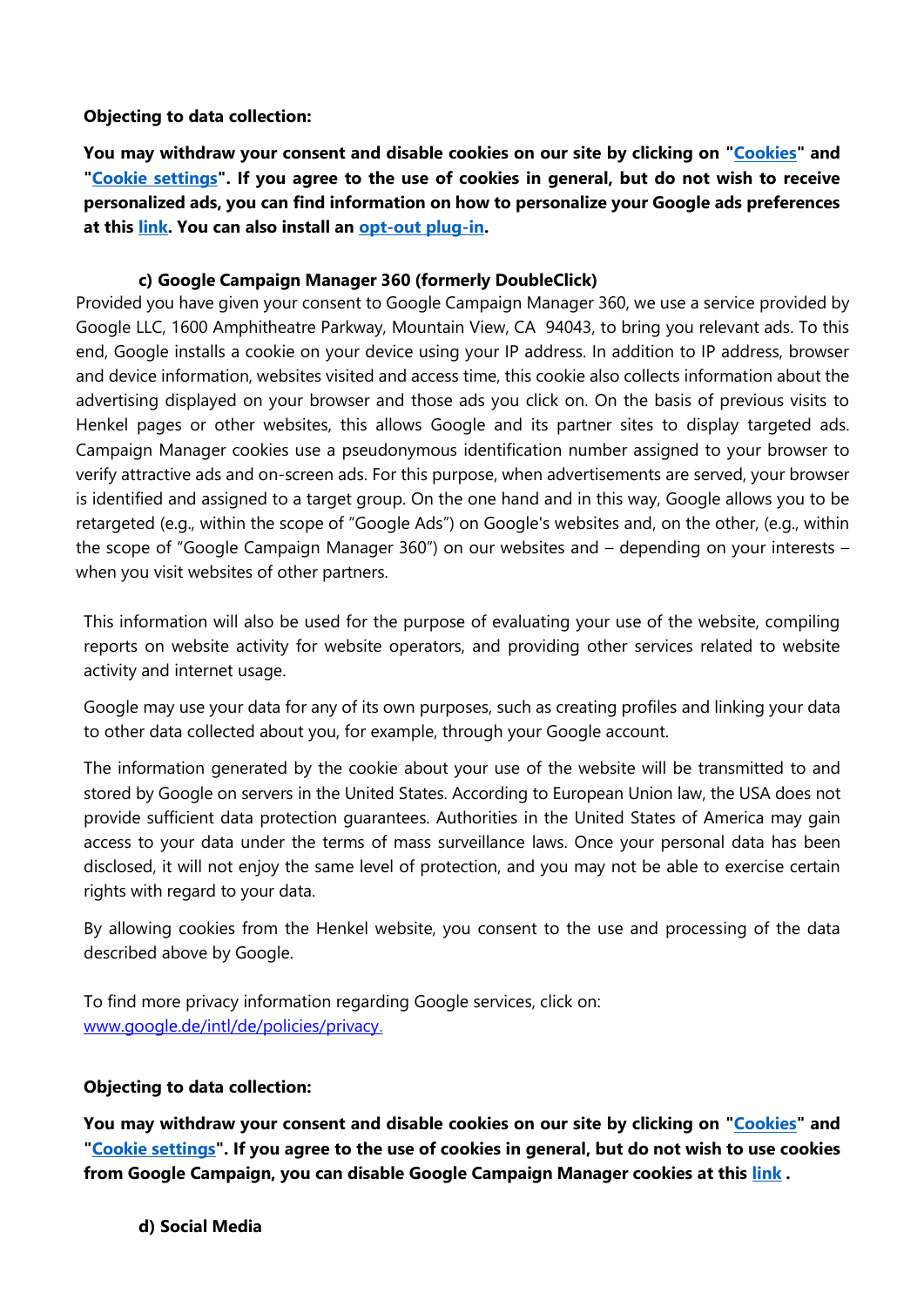Social media content management services, such as cookies and plug-ins from diverse social networks, are integrated into our websites. The services are provided by these companies ("Providers") only after you have given your consent. The purpose of these services is to allow you to view and share our content with your friends and social networks. These providers are:

- Facebook is managed by Facebook Inc., 1 Hacker Way, Menlo Park, CA 94025, USA; and within the European Union by Facebook Ireland Limited, 4 Grand Canal Square, Dublin 2, Ireland ("Facebook"). For an overview of Facebook plug-ins and their appearance, go to: <https://developers.facebook.com/docs/plugins>
- Twitter is operated by Twitter Inc., 1355 Market St, Suite 900, San Francisco, CA 94103, USA ("Twitter"). For an overview of Twitter plug-ins and their appearance, go to: <https://developer.twitter.com/en/docs/twitter-for-websites>
- YouTube is supplied by Google LLC, 1600 Amphitheater Parkway, Mountainview, California 94043, USA; and within the European Union by Google Ireland Limited, Gordon House, Barrow Street, Dublin 4, Ireland ("Google"). For an overview of YouTube plug-ins and their appearance, go to: <https://developers.google.com/youtube/documentation>
- Instagram is supplied by Facebook Ireland Limited, 4 Grand Canal Square, Dublin 2, Ireland ("Instagram"). For an overview of Instagram plug-ins and their appearance, go to: <https://developers.facebook.com/docs/instagram>
- LinkedIn is provided by LinkedIn Corporation, 1000 West Maude Avenue, Sunnyvale, California 94085, USA, and within the European Union by LinkedIn Ireland Unlimited Company, Gardner House, Wilton Plaza, Wilton Place, Dublin 2, Ireland ("LinkedIn"). For an overview of LinkedIn plug-ins and their appearance, go to: [https://developer.linkedin.com/plugins#](https://developer.linkedin.com/plugins)

To increase the protection afforded your data when you visit our web pages, these social media services are implemented by "2-click buttons." This form of integration ensures that when accessing a page from within our website containing such tools, you are not automatically connected to the providers' servers. Only when you activate the social media services and thereby allow data transmission, will the browser create a direct link to the providers' servers. The content of the various tools is then transmitted by the provider directly to your browser and displayed on your screen

The social media tool gives the provider your previously visited websites, your IP address, browser information, and the date and time of the server request. By making use of any of the social media functions (e.g., clicking the "Share" button, leaving a comment), this information too will be transmitted by the browser directly to the provider for retention. These providers may use your data for any of their own purposes, such as analytics, marketing, profiling and linking your data to other data collected about you through your user account with the respective provider, even when you are not logged into your social media account.

Providers partially process the data in the United States. As per European Union law, the United States of America does not provide adequate data protection and Federal authorities may have access to this data under to mass surveillance laws. Once your personal data has been disclosed, it will not enjoy the same level of protection, and you may not be able to exercise certain rights with regard to the data.

By allowing cookies on the Henkel-website, you agree to the use and processing of these data by the aforementioned providers. Further information on the collection and use of data by the providers and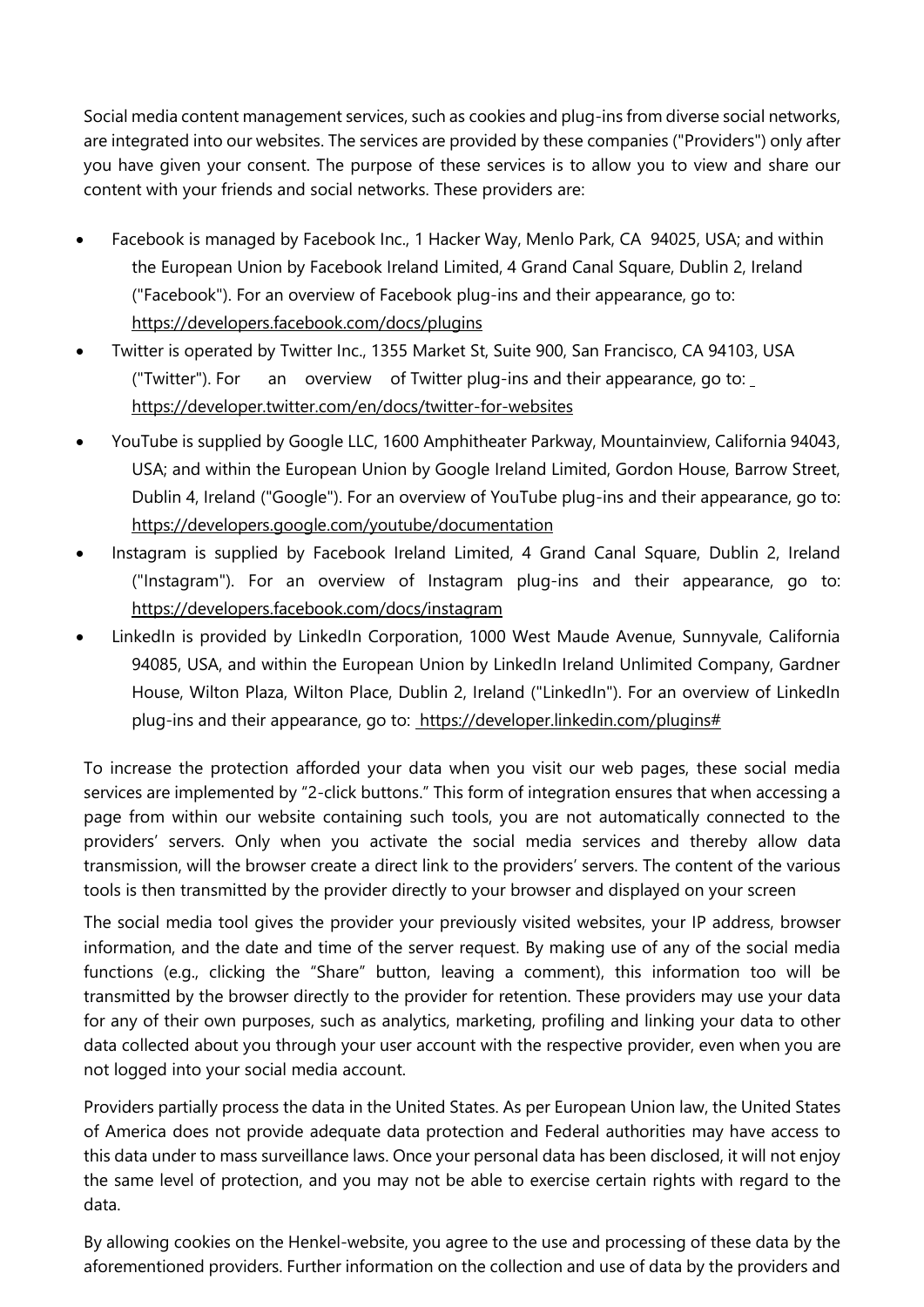the rights and options available to you for protecting your privacy in these circumstances can be found in the providers' data protection/privacy policies:

- Data protection/privacy policy issued by Facebook: http://www.facebook.com/policy.php
- Data protection/privacy policy issued by Twitter: https://twitter.com/en/privacy
- Data protection/privacy policy issued by Google: https://policies.google.com/privacy
- Data protection/privacy policy issued by Instagram: https://help.instagram.com/155833707900388/
- Data protection/privacy policy issued by LinkedIn: https://www.linkedin.com/legal/privacy-policy

## **Objection to data collection:**

**You can withdraw your consent and disable cookies on our website by clicking ["Cookies"](https://www.henkel.mx/cookies) and ["Cookie settings"](https://www.henkel.mx/cookies). You can also set your preferences by changing your browser settings or your social media platform settings**

## **Your data subject rights with regard to your personal data**

You have the right to access your personal data and to know the details of the processing thereof, as well as to rectify your data if inaccurate or incomplete. You also have the right to eliminate your data when you deem them no longer necessary for the purposes originally justifying their collection and to oppose processing of your data for a legitimate reason as provided is your "ARCO" rights. Similarly, you can limit the use and disclosure of your data, or revoke the consent you have given for such data to be processed.

To exercise these rights, simply send an email request to: [aviso\\_privacidad@henkel.com.](mailto:aviso_privacidad@henkel.com)

Your request should include the following information:

- Your name (as data subject) and address or other means for responding to the request;
- The documents that prove identity or, as warranted, powers of attorney to act on behalf of the data subject;
- A clear, precise description of the personal data in question for which exercise of the any of the aforementioned rights is requested, and any other component or document that might serve to facilitate location of the personal data in question.
- For rectification requests, in addition to the above, the data subject must indicate the modifications to be made and provide supporting documentation for the request.

Within a period not to exceed twenty business days from the date of reception of the duly submitted access, rectification, cancellation or opposition request, Henkel will inform you of its determination, which, as warranted, shall become effective within fifteen business days after the notification date. These periods may be extended for an equal period only once, provided the circumstances of the case justify an extension.